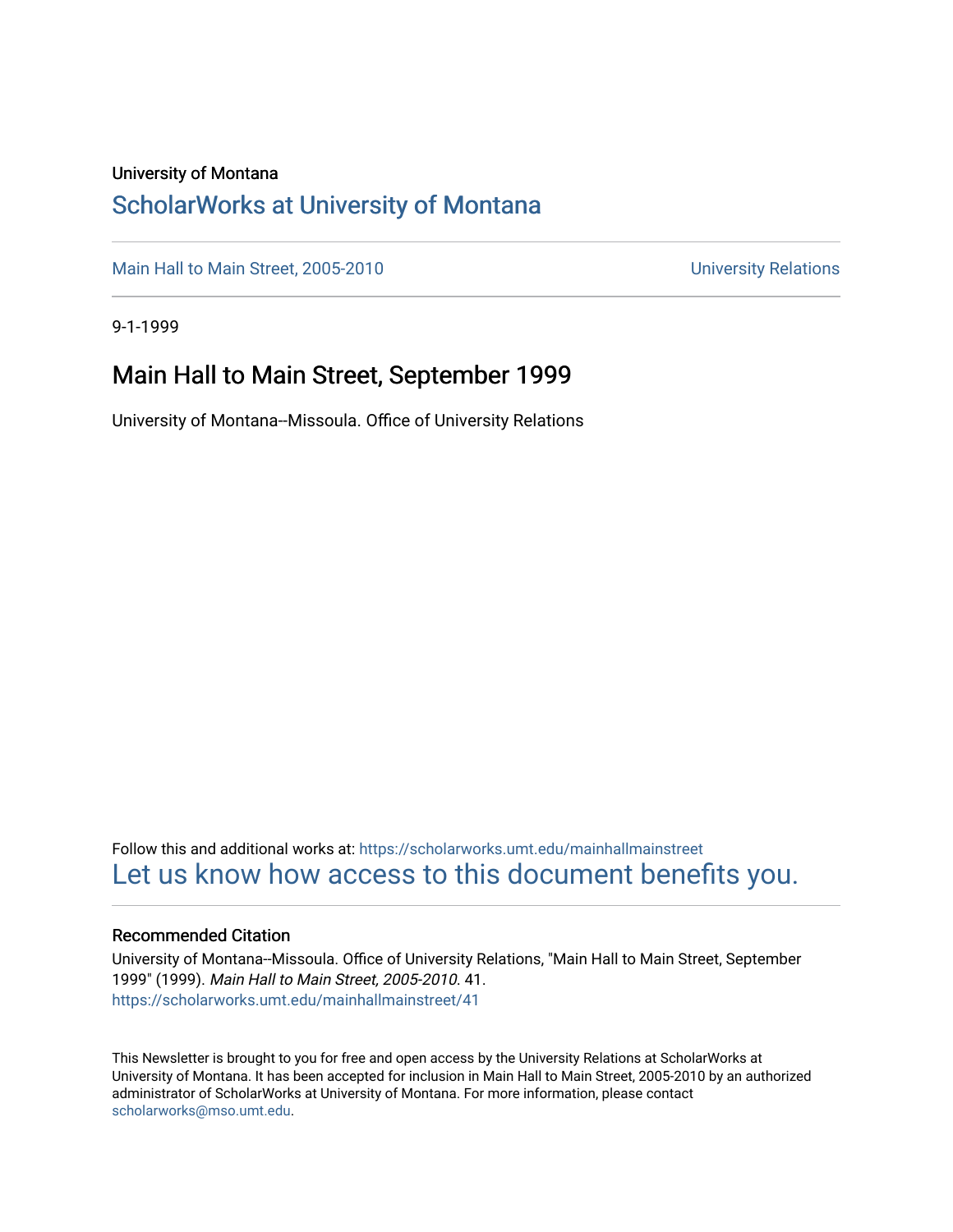5" *78-^*



UNIVERSITY OF MONTANA

OCT 06 1999

**OLIBRARY** 

Connecting Campus and Community

Main Hall<sup>to</sup>

September 1999

## T'lomecomiirg Highlights

Vol. 5, No. 9

**Saturday, Oct. 2 Community kick-off—**noon, Southgate Mall. UM musical ensembles start Homecoming off on the right note.

**Wednesday, Oct. 5 Photo exhibit opening—**5 p.m., "Hallwaysto History: A Photographic Walk Through Missoula's Past," Southgate Mall.

**Thursday, Oct. 7 UC Homecoming Art Fair—**10 a.m.-6 p.m., through Saturday, UniversityCenter atrium. Free.

#### **Friday, Oct. 8**

**Homecoming registration—**10 a.m.-4 p.m., UniversityTheatre lobby. **Book sale—**Friends of the

Mansfield Library's annual sale, 10 a.m.-2 p.m., Library Mall.

**Homecomingpicnic—**11:45 a.m., tent on the Oval. Costis \$6; everyone is welcome.

**Departmentopenhouses—**2-4p.m., various departments, campuswide.

**Building dedication—**2 p.m., Skaggs Building. Reception follows.

**Carillon concert—***-630* p.m, outside Main Hall, by Nancy Cooper.

**Singing on the Steps—**7 p.m., in frontofMain Hall. Peprallywith Grizzly football head coach Mick Dennehy, crowning of Homecoming royalty, presentation of 1999 Distinguished Alumni Awards, lighting of the M.

**Alumni social/dance—**9 p.m., Holiday Inn Parkside atrium. Everyone welcome.

#### **Saturday, Oct. 9**

**Homecoming parade—**10 a.m. **Football—**Grizzlies vs. Cal State-Northridge, 1:05 p.m., Washington-GrizzlyStadium.





**ProfessorRheaAshmore (left) and KristelMuirhead, a UMAmerica Readstutor, display some of the books raised through the drive.**

copies of<br>residents.<br>This month' ocalschoolchildrenwill have theirown copies of classic childhood books, thanks to Missoula bookstores and

This month's America Reads book drive raisedmore than 2,000 newandusedbooks for children who are tutored through UM's America Reads program in Missoula schools.

The University of Montana organized the drive to help elementary school students become better readers and help create lifelong passion for reading.

Timelesstaleswith titlessuch as "TheCat in the Hat, "SpotBakes a Cake" and"Ann of Green Gables" were donated by the case by Bird's Nest Books, The Book Exchange, The Book Rack, Fact and Fiction, Garth's Book Shop, Hastings Books, Music and Video, Sidney's UsedBooks, and the Bookstore at UM.

Individuals brought hundreds more to the Sept. 11 home Grizzly football game or dropped them off at the Missoulian and KECI-TV, which co-sponsored the drive with UM.

# Law school wins prestigious award

Thas earned the UM Scho<br>
prestigious award from the<br>
College of Trial Lawyers.<br>
The 1999 Emil Cumpert Av xcellence in teaching trial advocacy has earned the UM School of Law a prestigious award from the American

The 1999 Emil Gumpert Award and an accompanying \$50,000 check were presented to law Dean E. Edwin Eck during the Montana Bar Association annual meeting in Bozeman Sept. 17.

Establishedin 1975, the GumpertAward is given annually to a law school that is deemedbyACTLto have outstanding programs in trial advocacy. Past recipients include Harvard, Yale, Northwestern and

New York universities and UCLA.

The schools' programs are reviewed, and site visits by ACTL evaluation teams are made to inspect facilities, meet faculty members and observe class sessions and actual trial practicework. TheACTLassessment team visited the UM law school last spring.

TheAmerican College ofTrial Lawyers is a national honorary organization whose membership is by invitation and is limited to outstanding trial lawyers in the United States and Canada with more than 15 years of trial experience.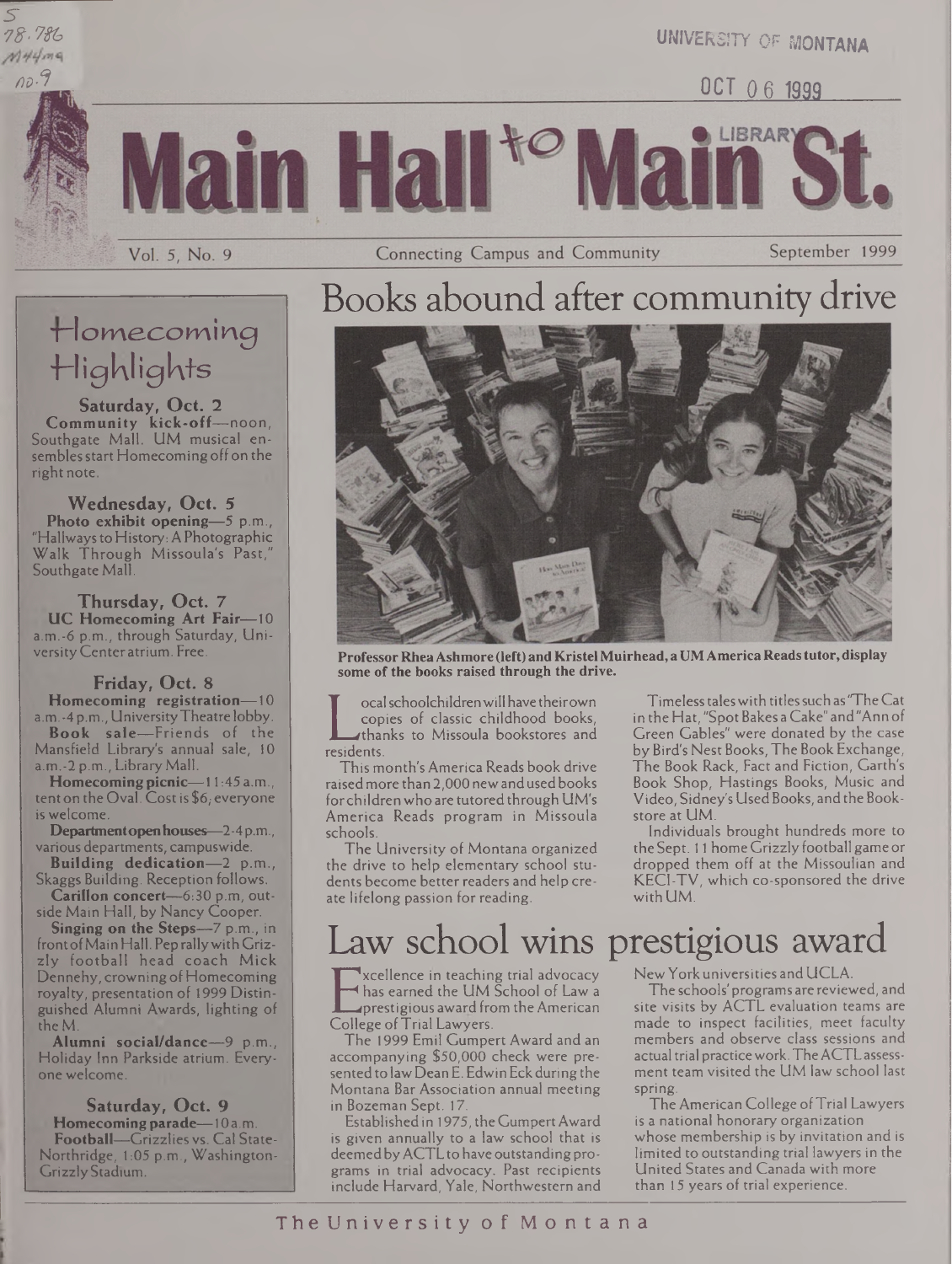# Mall features historic photos from UM archives

have more than shopp<br>cupy their visits to Sout<br>beginning next month.<br>Southgate Mall has collabo istory and photography buffs will have more than shopping to occupy their visits to Southgate Mall

Southgate Mall has collaborated with the Friends of the Maureen and Mike Mansfield Library to bring the public an exclusive photography exhibit that explores the history of Missoula.

"Hallwaysto History—A Photographic WalkThrough Missoula's Past" openswith a 5 p.m. receptionWednesday, Oct. 6. The public is invited to attend the reception, which takes place at JC Penney Court.

The free exhibit consists of 90 historical photographs taken of Missoula and western Montana that will be featured in Southgate Mail'sthreemajorhallways. The exhibit will be displayed for three years, after which the framed photos will be offered at public auction to benefit the Friends of the Library.

The photos, which date back to 1883, came from the UM Mansfield Library's K.RossToole archives. Each photo bears a caption describing its historical significance.

The exhibit includes historical pictures from local Missoula photographers R.H.

MacKay, whose work chronicles Missoula from 1908 through the late 1940s, including photographs of American Indians, GlacierNational Park and early UM campus sites, aswell aslocal people and events. Photographer K.D. Swan's photographs ofMontana scenes also are featured.

Southgate Mall is an advocate for historical photography preservation, and the photo gallery is funded by the shopping center's owners. "Wevalue

the goal of the Friends of the Library and are honored to provide a place where Montanans can view a slice of their own history,' said Kimberly Roth, Southgate Mall marketing director. "Our common objective bridges the gap between generations as well as raises an awareness of the need of photographic heritage preservation."

The"Hallwaysto History" exhibitisdedicated to Bonnie and Leonard Hamilton, two of Southgate Mall's owners, in recog-



**PresidentGeorge Dennisonacceptsa \$50,000donationfrom CharlesP. Grenier, Plum Creekexecutive vice president.**

## Plum Creek gives UM \$50,000 gift

Presented a \$50,000 check to<br>
UMFoundation's Excellence Fund<br>
n honor of UM President George M.<br>
Dennison's five years of service on the lum Creek Timber Co. Inc. has presented a \$50,000 check to UM Foundation'sExcellence Fund Dennison's five years of service on the company's board of directors.

Dennison, who was appointed to the Plum Creek board in 1994, resigned from it last month. Plum Creek Executive Vice President Charlie Grenier of Columbia Falls presented a check to Dennison and Fred Lee, UM Foundation president and CEO, during a ceremony last month.

Grenier said the company appreci-

ates Dennison's contribution to its success during his term on the board and wished to acknowledge that with a gift to the University.

Plum Creek has a history of involvement with the University. The company's major contribution has been the establishment of the Plum Creek Distinguished Lecture Series,which attracts highly regarded lecturers to UM to speak on topics relevant to commercial forestry.The fundalso supports the Plum Creek Fellow, a doctoral student whose work includes coordinating the lecture series.



**SouthgateMail'sKimberly Rothstandsbesideaphotoofearly downtown Missoula.**

nition of their community service and philanthropic endeavors.

Mary Staninger, local art broker and head of the Friends of the Library photo committee, acquired the McKay collection for the University archives and has been retained by the mall to coordinate and select photos for the exhibit. Dale L. Johnson,retiredUMarchivist, also assisted in preparing photos and historical explanations for the exhibit.

## Renownedhistorian delivers next president's lecture

dents and the history of women will deliver the second installment of the 1999-2000 President's Lecture Series in **October** 

Joan Hoff, history professor and director of the Contemporary History Institute at Ohio University, will discuss "History as



Story-telling" in a free public lecture at 8 p.m.Thursday, Oct. 21, in the University Theatre. The lecture is being presented in conjunction with the Montana EducationAssociation.

Hoff is former chief executive officer and president oftheCenterforthe

Study of the Presidency in New York City and former executive secretary of the Organization ofAmerican Historians.

A prolific author, Hoffs book creditsinclude "Law, Gender and Injustice: A Legal History of U.S. Women" and "Nixon Reconsidered."

Hoff has taught courses in women's studies and 20th century foreign policy and politics.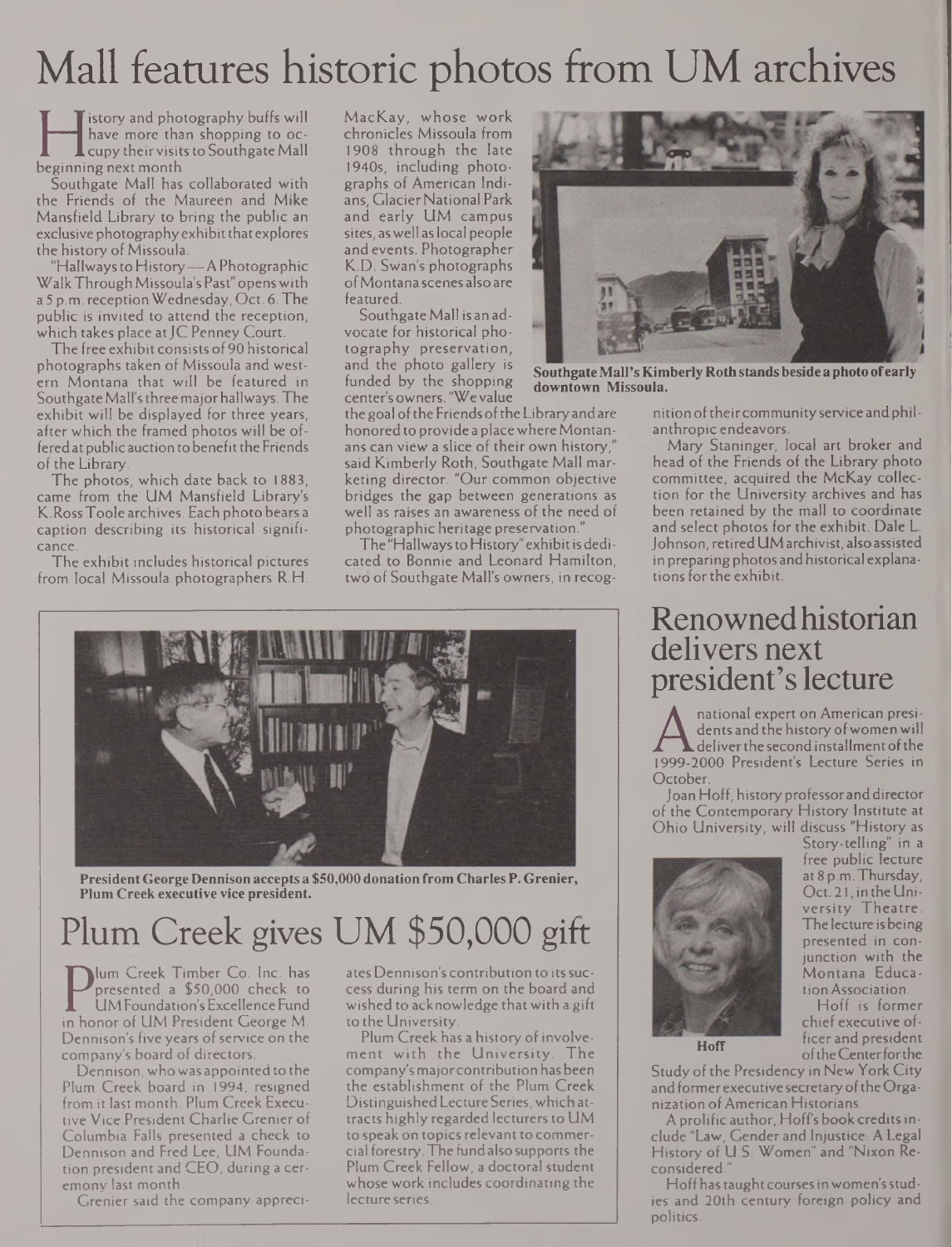# All in the UM Family *O 'Connors donate \$1 million to UM center*

Fire days are igraduating<br>from UM in 1951, Nance<br>Fields of Chinook —<br>armed with degrees in drama<br>and English — boarded a train en days after graduating from UM in 1951, Nancy Fields of Chinook armed with degrees in drama in Missoula bound for New York City. From there she sailed for Ireland, where her husband-tobe awaited her. They married a few weeks later.

Her groom happened to be a guy named Carroll O'Connor, who later found fame for his television rolesin "All in the Family" and "In the Heat of the Night." Carroll had completed part of his undergraduate studies at UM before returning to Missoula to earn a master's degree in speech in 1956.

"I didn't feel like <sup>I</sup> would become attached to (Missoula)," he said. "I just came here chasing a girl from Chinook."

But both O'Connors did become attached, so much in fact that they recently donated \$1 million to UM's Center for the Rocky Mountain West, a regional studies and public policy institute. Nancy said the Sept. 8 ceremony renaming the center in their honor had special significance because it was held at the Old Milwaukee Station a former train depot — where she had started her journey to rendezvous with Carroll so many years before.

The O'Connors made their generous gift during the University's Capital Campaign, which ended in 1997, to help match a challenge grant from the National Endowment forthe Humanities. The grant will support the center's work in the Rocky Mountain West's seven states and two Canadian provinces.

"I hope the study of the culture here will produce things of value to the whole world," Carroll said. "I see this center as a hub that other disciplines will see and join—to do things that UM will be known for."

Besides attending the ceremony naming the O'Connor Center for the Rocky MountainWest, Carroll found time to speak with UM fine arts and journalism students during his Montana visit. The 75-year-old actor, director and screenwriter— andwinner of five Emmys — regaled art and drama students with a lecture about the nature of art.

'To have art, you have to have the intellectual intent," he said. "Art is awellconsidered thing with a purpose. If you know your art, and you do it well, you can never be bad.

He said "All in the Family" was art



**Carroll O'Connor (right) visits with fine arts students.**

because it was written with the intellectual intent of creating a satire — one that poked fun at society's morals, mores and ideas ofwhite superiority.

He told students it wasn't easy trying to break into show business in the early 1960s.

"1 couldn't get arrested on Broadway," Carroll said. "I couldn't even play an Irishman — they would hire a Lithuanian or something. Nancy supported us in those days."

Carroll's art finally started paying for itself when he landed a few movie roles. He had the students' rapt attention when describing some of the famous folks he workedwith over the years.

"I met a guy named O.J. Simpson working on a picture," Carroll said. "He was a nice young fella'... he did it, though!"

He lectured journalism students about the need for ethics and restraint in their chosen profession and to respect privacy. He warned that a tabloid style of journalism was starting to permeate the entire business, and he believes journalists should avoid reporting details of private sex lives, such as President Clinton's.

At UM O'Connor was an associate editor for the Kaimin.

The O'Connors plan to continue their strong ties with UM. Carroll said he is interested in what UM teaches and doesn't teach, especially in the realm of communications. He said he wouldn't be adverse to teaching an occasional theater class — perhaps getting some of his star friends in Hollywood to videoconference with UM classrooms.

### UM Calendar

### **Friday, Oct. <sup>1</sup>**

**Concert—**Otis Taylor, blues, 8 p.m.,UniversityTheatre.Tickets\$ 10/ students, youth, faculty, staff and seniors, \$12/general. Call (888) 666- 8262 or (406) 243-4051.

### **Saturday, Oct. 2**

**Danceproduction—**Site Specific Dance, <sup>1</sup> p.m., various locations, meet on the Oval. Also Sunday, Oct. 3. Free.

**Concert—**Missoula Symphony Orchestra, 7:30 p.m., also <sup>3</sup> p.m. Sunday, Oct. 3, WilmaTheatre. Call 721-3194 for tickets.

### **Monday, Oct. 4**

**Art exhibit—**3-D relief paintings by Robert Grimes, 10 a.m.-4 p.m., Mon.-Fri., through Oct. 15, University Center Gallery. Free.

#### **Wednesday, Oct. 6 Women's Studies brown bag lunch—**"Womanhouse: The Roots

of the Women's Art Movement," by artistMiriam Shapiro, noon, Liberal Arts Building Room 138. Free;

### **Saturday, Oct. 9**

**PerformingArts Series concert—** Ying Quartet, classical string, 7:30 p.m., Music Recital Hall. For tickets, call (888) 842-4830 or 243-4999.

### **Tuesday, Oct. 12 Dramaproduction—**"K-2," a play

about two men trapped on an ice wall (one has a broken leg and the other neverloses), 7:30 p.m- through Oct. 16, Montana Theatre, Performing Arts and Radio/TV Center. Tickets \$12/general, \$10/studerits and seniorcitizens, \$5/children 12 andunder. Call 243-4581.

### **Wednesday, Oct. 13**

**OutdoorProgram slide shows—** "Wildlife andOutdoor Recreation in the Rockies," by Milo Burcham, 7 p.m., UreyLecture Hall. Free.

### **Saturday, Oct. 16**

**1999 Mansfield Conference—** "Giving Life to The Ten Thousand Things:WaterinAsia and theWest," through Oct. 19. Conference opens with an original performance by the MissoulaChildren'sTheaterincoordination with the Missoula Public Schools and UM's School of Fine Arts, 7:30 p.m., University Theatre. Free. Call (406) 243-2988 for more information.